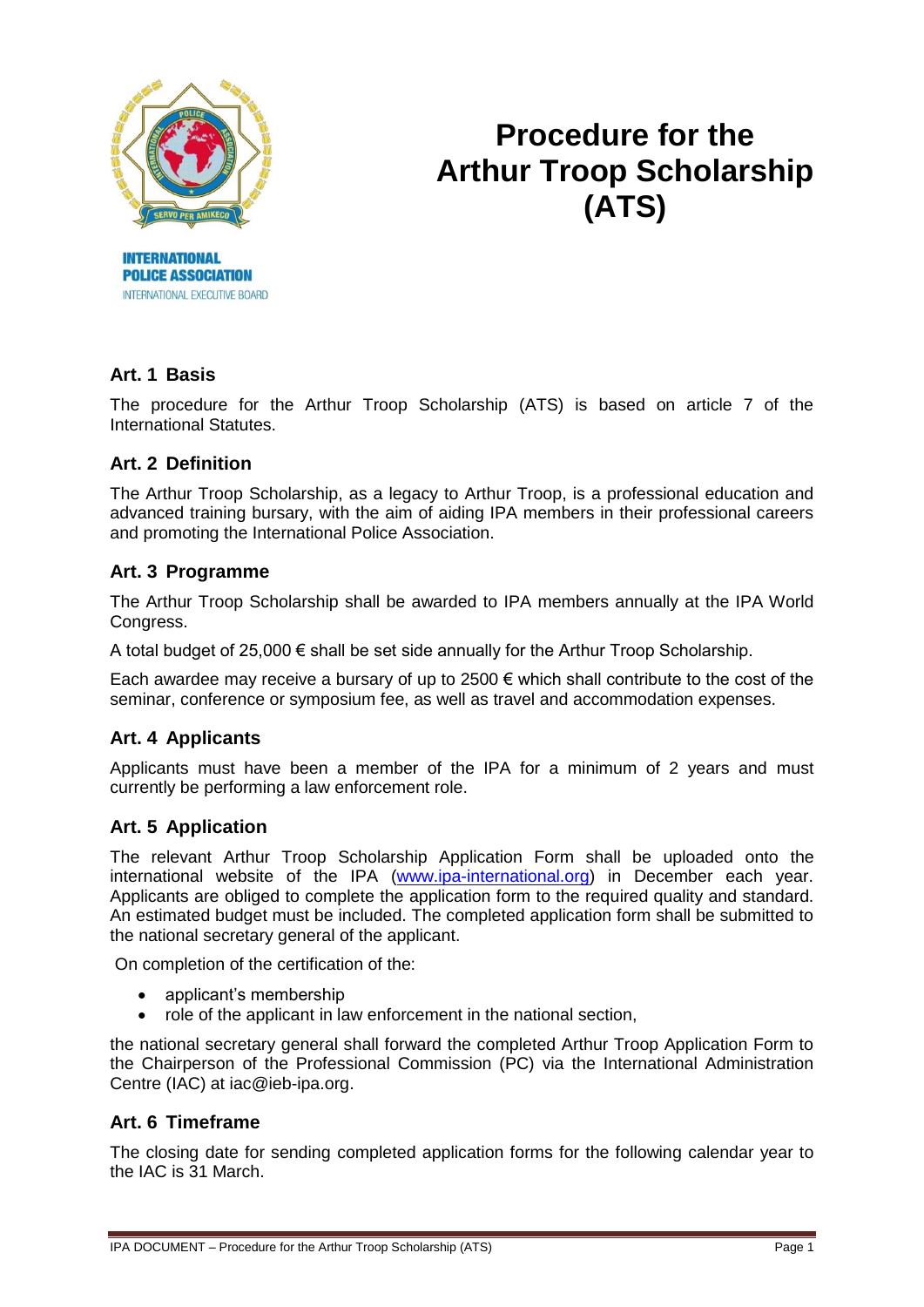Each Arthur Troop Scholarship must be used between 1 January and 31 December of the year following the granting of the scholarship.

Awardees who are unable to use their scholarships in the relevant year due to extraordinary circumstances may have the bursary carried over to the following year. The Chairperson of the PC shall be the final arbitrator.

## **Art. 7 Finances**

Applicants are required to read and abide by the 'Procedure for Travel and Accommodation Expenses'.

Advances of the Arthur Scholarship bursary shall only be granted in exceptional circumstances, following a written request and including an estimated budget. The decision will be made by the Chairperson of the PC.

Any advance payments are to be repaid by the awardee if the scholarship is not used as agreed.

## **Art. 8 Assessment**

The Chairperson of the PC shall oversee the administration of the assessment of the Arthur Troop Scholarship. The assessment board shall consist of no less than 3 temporary members of the PC.

It is mandatory that the applicants complete all application fields, in their own words.

Applications shall be evaluated using an assessment matrix.

Any applications which do not meet the minimum requirements shall not be evaluated further.

## **Art. 9 Awarding Process**

The Chairperson of the PC shall ratify the decision of the assessment board and submit the list of awardees to the IEB for formal approval.

The awardees of the Arthur Troop Scholarship shall be announced by the Chair of the PC at the IPA World Congress.

The Arthur Troop Scholarship shall preferably be awarded to at least one applicant from each continent, provided an application has been submitted that is of the required quality and standard.

Applicants may only be awarded the Arthur Troop Scholarship once and awards are not transferable from one IPA member to another IPA member.

#### **Art. 10 Bursary payment**

After completion of the Arthur Troop Scholarship, awardees shall submit, by email (signed and scanned):

- a report detailing the acquired knowledge, including photographs
- a reimbursement form
- a bank detail form
- supporting receipts

To receive the bursary, the above-listed documents are to be forwarded to the Chair of the PC within 1 month following the completion of the seminar, conference or symposium.

#### **Art. 11 Agreement**

All reports and photographs submitted by recipients of the Arthur Troop Scholarship shall become the property of the IPA. All documents may be used as decided by the Chair of the PC, for advertising and promotion of the IPA.